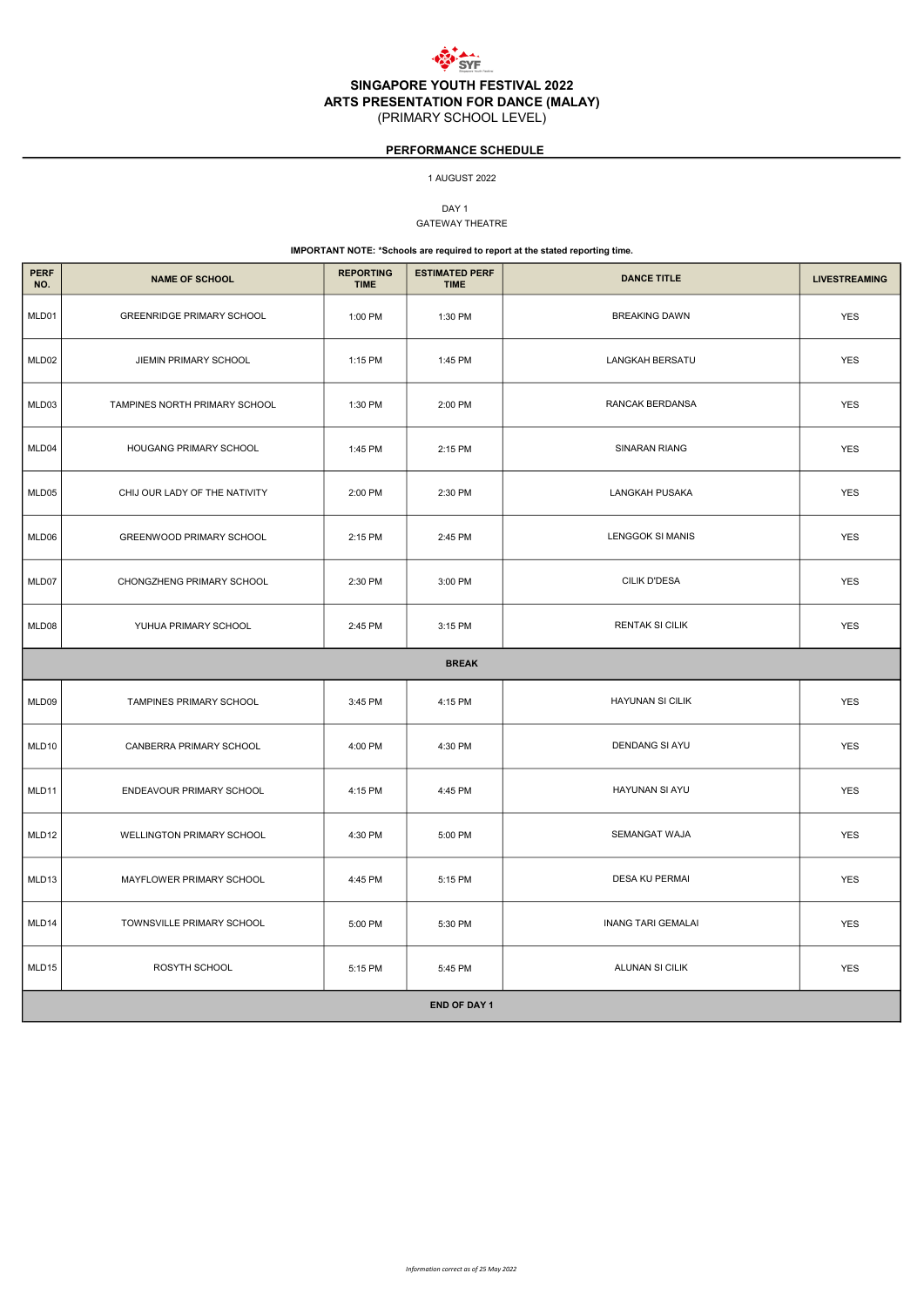

SINGAPORE YOUTH FESTIVAL 2022 ARTS PRESENTATION FOR DANCE (MALAY)

(PRIMARY SCHOOL LEVEL)

DAY 2 2 AUGUST 2022 GATEWAY THEATRE

| <b>PERF</b><br>NO. | <b>NAME OF SCHOOL</b>                                      | <b>REPORTING</b><br><b>TIME</b> | <b>ESTIMATED</b><br><b>PERF TIME</b> | <b>DANCE TITLE</b>            | <b>LIVESTREAMING</b> |  |  |  |  |
|--------------------|------------------------------------------------------------|---------------------------------|--------------------------------------|-------------------------------|----------------------|--|--|--|--|
| MLD16              | CLEMENTI PRIMARY SCHOOL                                    | 10:30 AM                        | 11:00 AM                             | RIUH SEKAMPUNG                | <b>YES</b>           |  |  |  |  |
| MLD17              | EUNOS PRIMARY SCHOOL                                       | 10:45 AM                        | 11:15 AM                             | TARI BURUNG-BURUNG DI TAMAN   | <b>YES</b>           |  |  |  |  |
| MLD18              | GAN ENG SENG PRIMARY SCHOOL                                | 11:00 AM                        | 11:30 AM                             | KE TAK KEDUNG DUNG            | <b>YES</b>           |  |  |  |  |
| MLD19              | SOUTH VIEW PRIMARY SCHOOL                                  | 11:15 AM                        | 11:45 AM                             | <b>SEMANGAT BERSATU</b>       | <b>YES</b>           |  |  |  |  |
| MLD20              | WOODGROVE PRIMARY SCHOOL                                   | 11:30 AM                        | 12:00 PM                             | <b>MEKAR</b>                  | <b>YES</b>           |  |  |  |  |
| MLD21              | BOON LAY GARDEN PRIMARY SCHOOL                             | 11:45 AM                        | 12:15 PM                             | <b>INANG GEMALAI SI CILIK</b> | <b>YES</b>           |  |  |  |  |
| MLD22              | QIHUA PRIMARY SCHOOL                                       | 12:00 PM                        | 12:30 PM                             | TARI SELAMAT DATANG           | <b>YES</b>           |  |  |  |  |
| MLD23              | DAMAI PRIMARY SCHOOL                                       | 12:15 PM                        | 12:45 PM                             | <b>ZAPIN GIRANG HATI</b>      | <b>YES</b>           |  |  |  |  |
|                    | <b>BREAK &amp; LUNCH</b>                                   |                                 |                                      |                               |                      |  |  |  |  |
| MLD24              | WOODLANDS PRIMARY SCHOOL                                   | 1:45 PM                         | 2:15 PM                              | JOGET DARA MANIS              | <b>YES</b>           |  |  |  |  |
| MLD25              | PRINCESS ELIZABETH PRIMARY SCHOOL                          | 2:00 PM                         | 2:30 PM                              | <b>TEDUHAN BERTEMAN</b>       | <b>YES</b>           |  |  |  |  |
| MLD26              | CHIJ OUR LADY OF GOOD COUNSEL                              | 2:15 PM                         | 2:45 PM                              | <b>INTAN PAYUNG</b>           | <b>YES</b>           |  |  |  |  |
| MLD27              | AHMAD IBRAHIM PRIMARY SCHOOL                               | 2:30 PM                         | 3:00 PM                              | JEPIN T.E.M.A.S.E.K           | <b>YES</b>           |  |  |  |  |
| MLD28              | CHUA CHU KANG PRIMARY SCHOOL                               | 2:45 PM                         | 3:15 PM                              | <b>ALRAQS HAYA</b>            | <b>YES</b>           |  |  |  |  |
| MLD29              | EVERGREEN PRIMARY SCHOOL                                   | 3:00 PM                         | 3:30 PM                              | TARI ANAK KAMPONG             | <b>YES</b>           |  |  |  |  |
| MLD30              | NORTHLAND PRIMARY SCHOOL                                   | 3:15 PM                         | 3:45 PM                              | <b>RIANG RIA</b>              | <b>YES</b>           |  |  |  |  |
| <b>BREAK</b>       |                                                            |                                 |                                      |                               |                      |  |  |  |  |
| MLD31              | WOODLANDS RING PRIMARY SCHOOL                              | 4:15 PM                         | 4:45 PM                              | <b>RIANG DI BENDANG</b>       | <b>YES</b>           |  |  |  |  |
| MLD32              | CORPORATION PRIMARY SCHOOL                                 | 4:30 PM                         | 5:00 PM                              | RIANG TARI SI CILIK           | <b>YES</b>           |  |  |  |  |
| MLD33              | MEE TOH SCHOOL                                             | 4:45 PM                         | 5:15 PM                              | <b>DAMBAAN</b>                | <b>YES</b>           |  |  |  |  |
| MLD34              | <b>QIFA PRIMARY SCHOOL</b>                                 | 5:00 PM                         | 5:30 PM                              | <b>SEMARAK FIESTA</b>         | <b>YES</b>           |  |  |  |  |
| MLD35              | RIVERVALE PRIMARY SCHOOL                                   | 5:15 PM                         | 5:45 PM                              | <b>LAYAR SULUNG</b>           | <b>YES</b>           |  |  |  |  |
|                    | <b>END OF DAY 2</b><br>formation correct as of 25 May 2022 |                                 |                                      |                               |                      |  |  |  |  |

## PERFORMANCE SCHEDULE

IMPORTANT NOTE: \*Schools are required to report at the stated reporting time.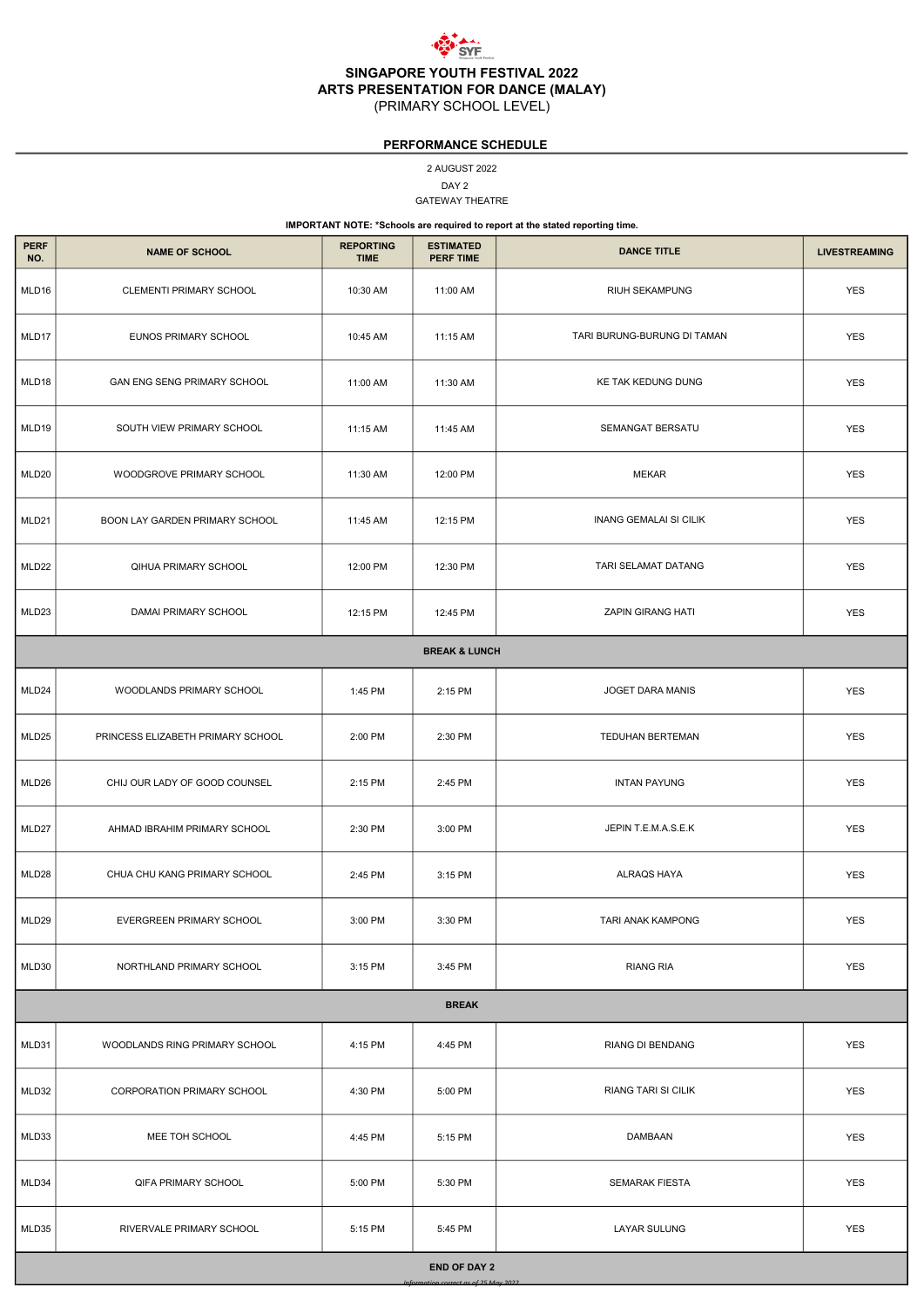**SYF** SINGAPORE YOUTH FESTIVAL 2022 ARTS PRESENTATION FOR DANCE (MALAY) (PRIMARY SCHOOL LEVEL)

> DAY 3 3 AUGUST 2022 GATEWAY THEATRE

| <b>PERF</b><br>NO.       | <b>NAME OF SCHOOL</b>         | <b>REPORTING</b><br><b>TIME</b> | <b>ESTIMATED PERF</b><br><b>TIME</b> | <b>DANCE TITLE</b>                | <b>LIVESTREAMING</b> |  |  |
|--------------------------|-------------------------------|---------------------------------|--------------------------------------|-----------------------------------|----------------------|--|--|
| MLD36                    | TANJONG KATONG PRIMARY SCHOOL | 10:30 AM                        | 11:00 AM                             | <b>HIJAU HARMONI</b>              | <b>YES</b>           |  |  |
| MLD37                    | NORTH VIEW PRIMARY SCHOOL     | 10:45 AM                        | 11:15 AM                             | <b>TARI SI AYU</b>                | <b>YES</b>           |  |  |
| MLD38                    | BUKIT VIEW PRIMARY SCHOOL     | 11:00 AM                        | 11:30 AM                             | <b>SEMARAK TARI</b>               | <b>YES</b>           |  |  |
| MLD39                    | LIANHUA PRIMARY SCHOOL        | 11:15 AM                        | 11:45 AM                             | <b>HAYUNAN SI CILIK</b>           | <b>YES</b>           |  |  |
| MLD40                    | FENGSHAN PRIMARY SCHOOL       | 11:30 AM                        | 12:00 PM                             | SERI MOLEK (GRACEFULLY ADORABLE)  | <b>YES</b>           |  |  |
| MLD41                    | BENDEMEER PRIMARY SCHOOL      | 11:45 AM                        | 12:15 PM                             | SEMARAK KITA                      | <b>YES</b>           |  |  |
| MLD42                    | EAST SPRING PRIMARY SCHOOL    | 12:00 PM                        | 12:30 PM                             | NAUNGAN INDAH                     | <b>YES</b>           |  |  |
| MLD43                    | YIO CHU KANG PRIMARY SCHOOL   | 12:15 PM                        | 12:45 PM                             | LENGGANGAN MANJA                  | <b>YES</b>           |  |  |
| <b>BREAK &amp; LUNCH</b> |                               |                                 |                                      |                                   |                      |  |  |
| MLD44                    | ZHANGDE PRIMARY SCHOOL        | 1:45 PM                         | 2:15 PM                              | ALUNAN TINGKAH                    | <b>YES</b>           |  |  |
| MLD45                    | LAKESIDE PRIMARY SCHOOL       | 2:00 PM                         | 2:30 PM                              | <b>BUNGA QASEH</b>                | YES                  |  |  |
| MLD46                    | ZHONGHUA PRIMARY SCHOOL       | 2:15 PM                         | 2:45 PM                              | ZAPIN SI CILIK                    | <b>YES</b>           |  |  |
| MLD47                    | ST. HILDA'S PRIMARY SCHOOL    | 2:30 PM                         | 3:00 PM                              | GEMULAI PAYUNG(GRACEFUL UMBRELLA) | <b>YES</b>           |  |  |
| MLD48                    | ZHENGHUA PRIMARY SCHOOL       | 2:45 PM                         | 3:15 PM                              | PELAYARAN                         | <b>YES</b>           |  |  |
| MLD49                    | YU NENG PRIMARY SCHOOL        | 3:00 PM                         | 3:30 PM                              | SEMARAK SAHMURA                   | <b>YES</b>           |  |  |
| MLD50                    | SEMBAWANG PRIMARY SCHOOL      | 3:15 PM                         | 3:45 PM                              | <b>TERENDAK RIA</b>               | <b>YES</b>           |  |  |

# PERFORMANCE SCHEDULE

IMPORTANT NOTE: \*Schools are required to report at the stated reporting time.

| MLD51               | UNITY PRIMARY SCHOOL       | 4:15 PM | 4:45 PM | <b>INANG SI CILIK</b> | <b>YES</b> |  |
|---------------------|----------------------------|---------|---------|-----------------------|------------|--|
| MLD52               | XINGNAN PRIMARY SCHOOL     | 4:30 PM | 5:00 PM | <b>JOYFUL BEATS</b>   | <b>YES</b> |  |
| MLD53               | RULANG PRIMARY SCHOOL      | 4:45 PM | 5:15 PM | <b>TANAH GIRANG</b>   | <b>YES</b> |  |
| MLD54               | WHITE SANDS PRIMARY SCHOOL | 5:00 PM | 5:30 PM | RENTAKKU              | <b>YES</b> |  |
| MLD55               | SENG KANG PRIMARY SCHOOL   | 5:15 PM | 5:45 PM | SAMRAH ZAFANA         | <b>YES</b> |  |
| <b>END OF DAY 3</b> |                            |         |         |                       |            |  |

BREAK